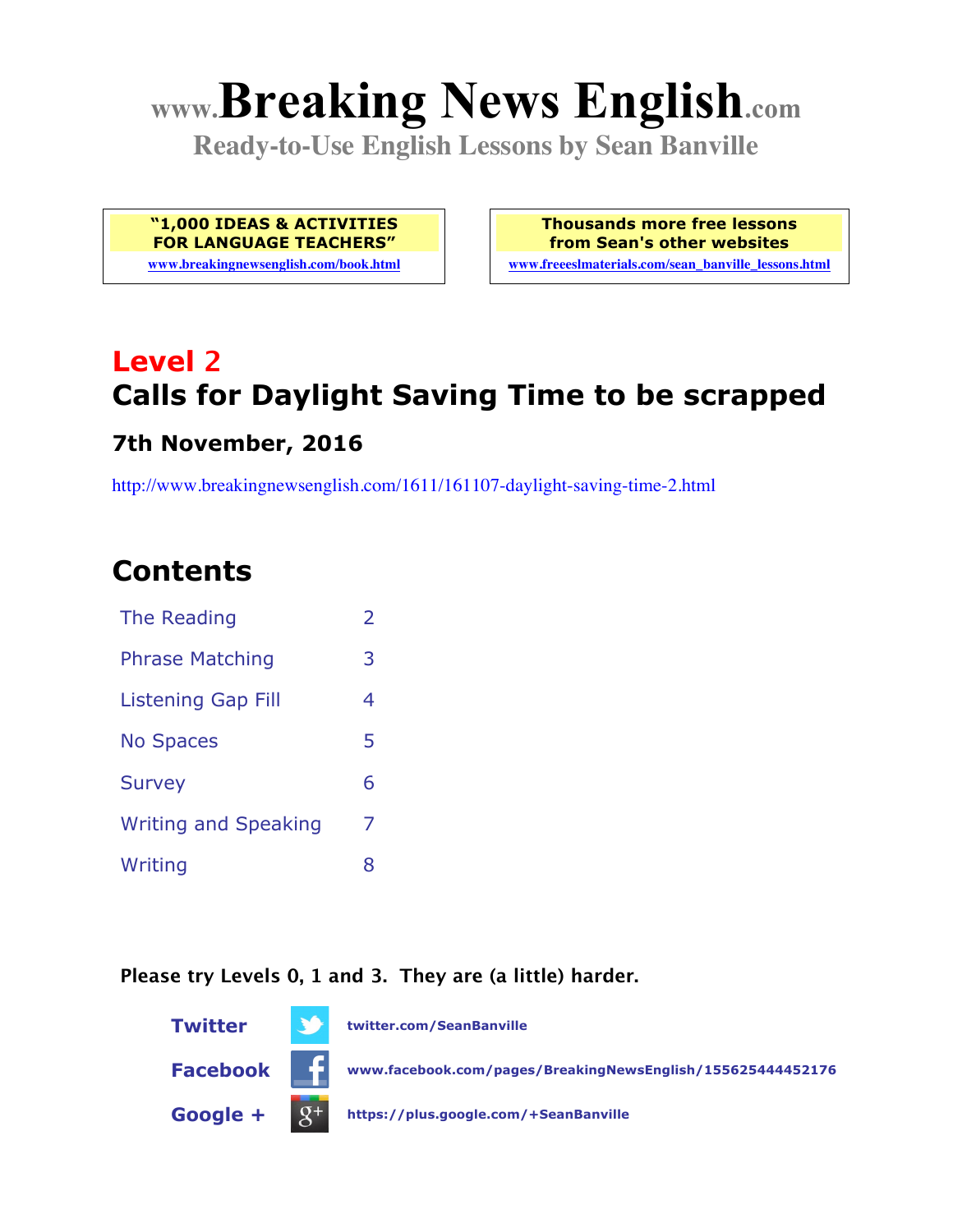### **THE READING**

From http://www.breakingnewsenglish.com/1611/161107-daylight-saving-time-2.html

People want Daylight Saving Time (DST) to end. DST is the semi-annual practice of putting clocks backwards an hour in the autumn and forwards an hour in the spring. It is to have an extra hour of evening daylight over the summer months. Scientists are questioning the value of changing the time. They say it could be harmful to our health and increase energy costs. The states of California and Massachusetts in the USA are considering ending DST. Lawmakers there say it has no meaning today because we have electric lights and people work around the clock.

People who support DST say it saves energy because lights are turned on later. They argue people do more outdoor activities, so it is good for physical and psychological health. They also say it cuts traffic accidents and crime. People who support DST include city workers, shop owners, people who do outdoor sports, and tourism companies. People who want DST to end say it increases energy costs and causes health risks. The number of heart attacks and strokes can increase because of changes to our body clock. With less rest, people make more mistakes, so accidents increase.

Sources: http://europe.**newsweek.com**/few-benefits-daylight-saving-time-scrap-it-516694 http://www.**gjsentinel.com**/lifestyle/articles/daylight-saving-a-dim-idea-whose-time-should-end https://en.**wikipedia.org**/wiki/Daylight\_saving\_time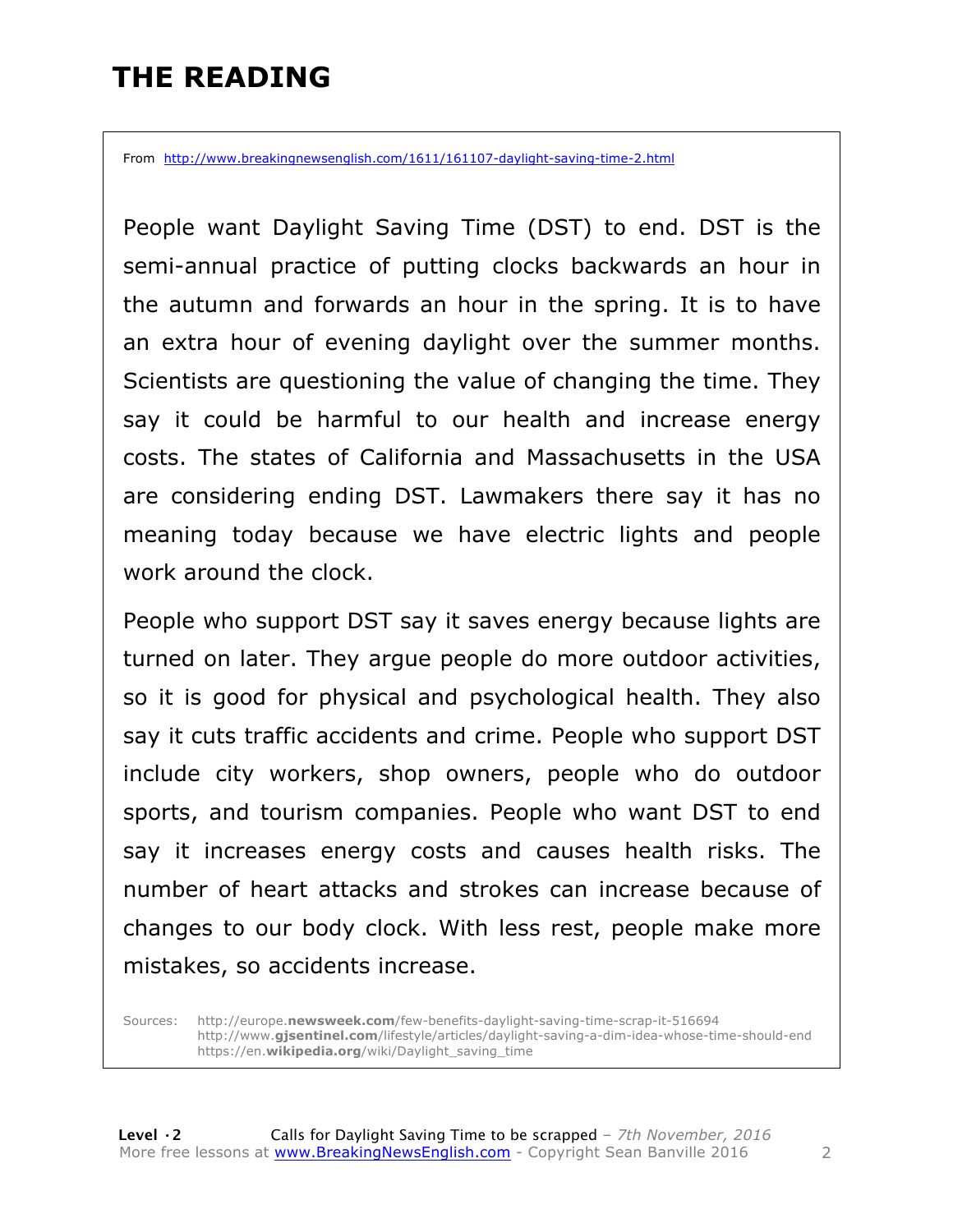### **PHRASE MATCHING**

From http://www.breakingnewsenglish.com/1611/161107-daylight-saving-time-2.html

#### **PARAGRAPH ONE:**

| 1. the semi-                |                | a. an hour         |
|-----------------------------|----------------|--------------------|
| 2. putting clocks backwards | b.             | today              |
| 3. an extra hour of evening | $\mathsf{C}$ . | months             |
| 4. over the summer          | $d_{\perp}$    | the clock          |
| 5. it could be harmful to   |                | e. annual practice |
| 6. it has no meaning        | f.             | lights             |
| 7. electric                 |                | g. our health      |
| 8. people work around       |                | h. daylight        |

#### **PARAGRAPH TWO:**

|    | 1. lights are turned                         |    | a. support DST |
|----|----------------------------------------------|----|----------------|
|    | 2. it is good for physical and psychological |    | b. clock       |
| 3. | People who                                   |    | c. risks       |
|    | 4. people who do outdoor                     | d. | mistakes       |
|    | 5. causes health                             |    | e. health      |
|    | 6. heart                                     | f. | sports         |
|    | 7. changes to our body                       | q. | on later       |
| 8. | people make more                             | h. | attacks        |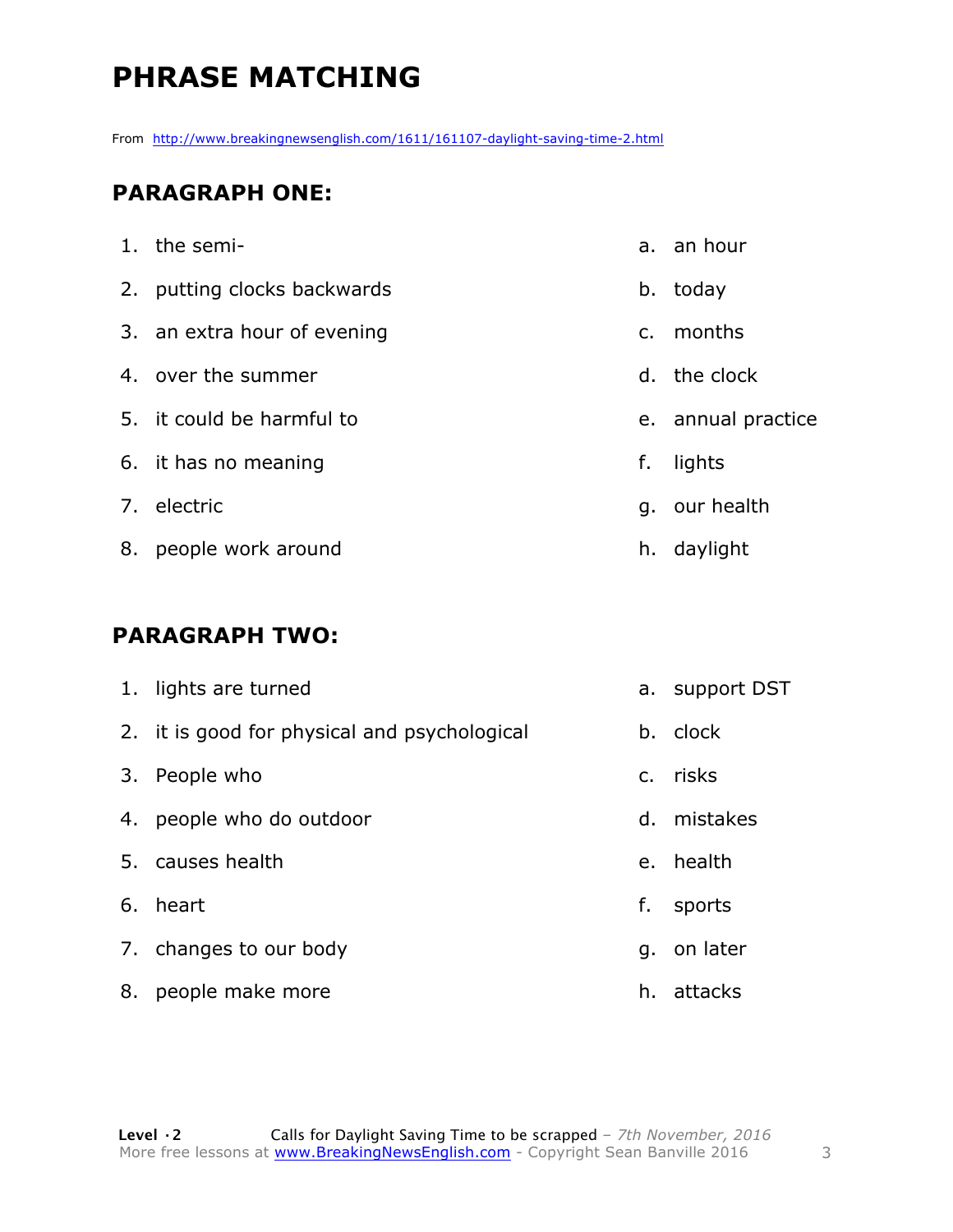### **LISTEN AND FILL IN THE GAPS**

From http://www.breakingnewsenglish.com/1611/161107-daylight-saving-time-2.html

People want Daylight Saving Time (DST) to end. DST is the semiannual (1) \_\_\_\_\_\_\_\_\_\_\_\_\_\_\_\_\_\_\_\_\_\_\_\_\_\_ clocks backwards an hour in the autumn and forwards (2) and spring. It is to have an extra hour of evening daylight over the summer months. Scientists are (3) \_\_\_\_\_\_\_\_\_\_\_\_\_\_\_\_\_\_\_\_\_\_\_ value of changing the time. They say it could be  $(4)$  \_\_\_\_\_\_\_\_\_\_\_\_\_\_\_\_\_\_\_\_\_\_ health and increase energy costs. The states of California and Massachusetts in the USA are (5) \_\_\_\_\_\_\_\_\_\_\_\_\_\_\_\_\_\_\_ DST. Lawmakers there say it has no meaning today because we have electric lights and people work  $(6)$  .

People who support DST (7) \_\_\_\_\_\_\_\_\_\_\_\_\_\_\_\_\_\_\_\_ energy because lights are turned on later. They argue people do more outdoor activities, (8) \_\_\_\_\_\_\_\_\_\_\_\_\_\_\_\_\_\_\_\_\_ physical and psychological health. They (9) \_\_\_\_\_\_\_\_\_\_\_\_\_\_\_\_\_\_\_ traffic accidents and crime. People who support DST include city workers, shop owners, people (10) \_\_\_\_\_\_\_\_\_\_\_\_\_\_\_\_\_\_\_\_\_\_\_\_\_\_ sports, and tourism companies. People who want DST to end say it increases energy costs and causes health risks. (11) \_\_\_\_\_\_\_\_\_\_\_\_\_\_\_\_\_\_\_ heart attacks and strokes can increase because of changes to our body clock. With less rest, people make more mistakes,  $(12)$  \_\_\_\_\_\_\_\_\_\_\_\_\_\_\_\_\_\_\_\_\_\_\_\_\_.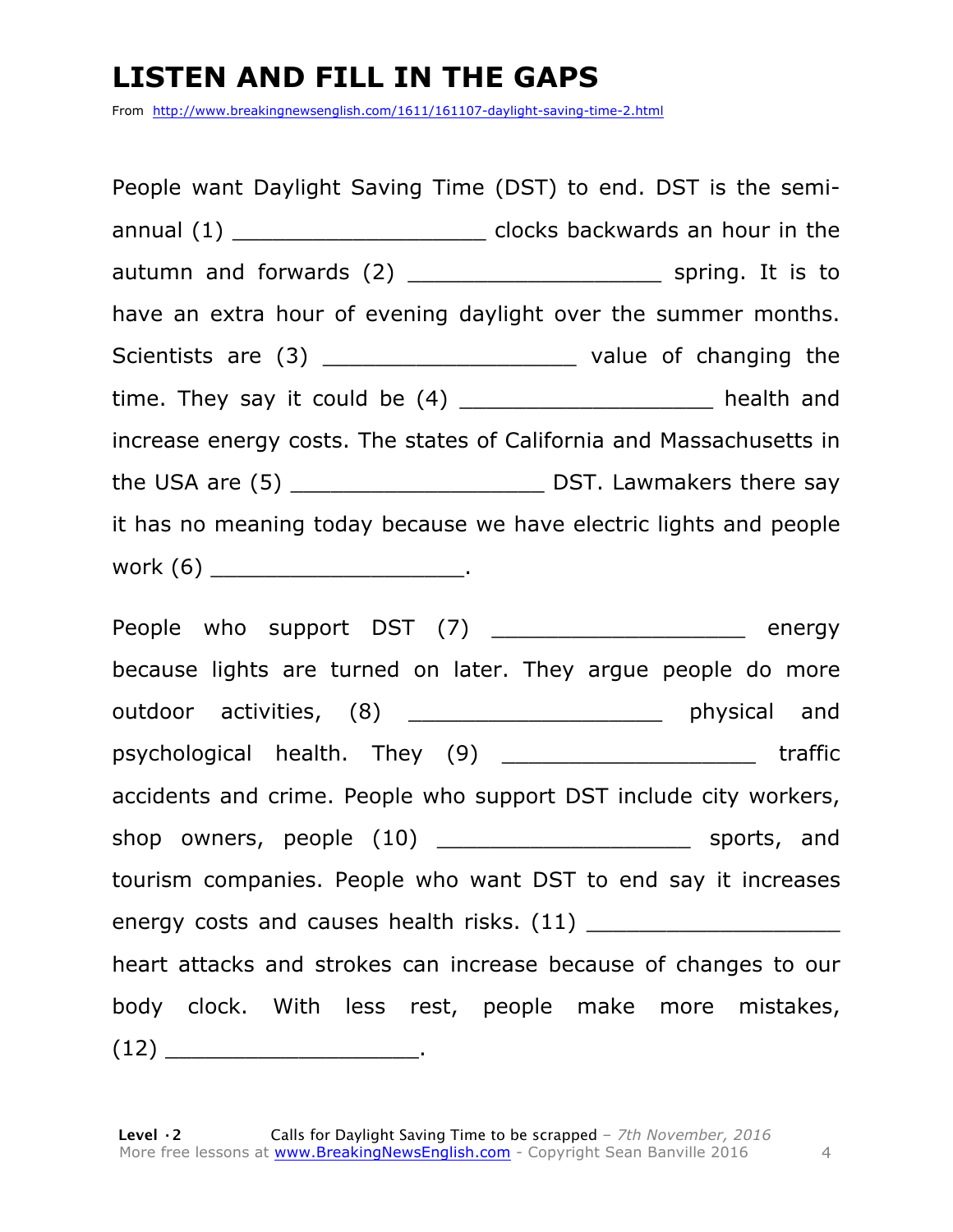### **PUT A SLASH ( / )WHERE THE SPACES ARE**

From http://www.breakingnewsenglish.com/1611/161107-daylight-saving-time-2.html

PeoplewantDaylightSavingTime(DST)toend.DSTisthesemi-annua lpracticeofputtingclocksbackwardsanhourintheautumnandforwards anhourinthespring.Itistohaveanextrahourofeveningdaylightoverth esummermonths.Scientistsarequestioningthevalueofchangingtheti me.Theysayitcouldbeharmfultoourhealthandincreaseenergycosts.T hestatesofCaliforniaandMassachusettsintheUSAareconsideringendi ngDST.Lawmakerstheresayithasnomeaningtodaybecausewehaveel ectriclightsandpeopleworkaroundtheclock.PeoplewhosupportDSTs ayitsavesenergybecauselightsareturnedonlater.Theyarguepeopled omoreoutdooractivities,soitisgoodforphysicalandpsychologicalhealt h.Theyalsosayitcutstrafficaccidentsandcrime.PeoplewhosupportDS Tincludecityworkers,shopowners,peoplewhodooutdoorsports,andt ourismcompanies.PeoplewhowantDSTtoendsayitincreasesenergyc ostsandcauseshealthrisks.Thenumberofheartattacksandstrokescan increasebecauseofchangestoourbodyclock.Withlessrest,peoplemak emoremistakes,soaccidentsincrease.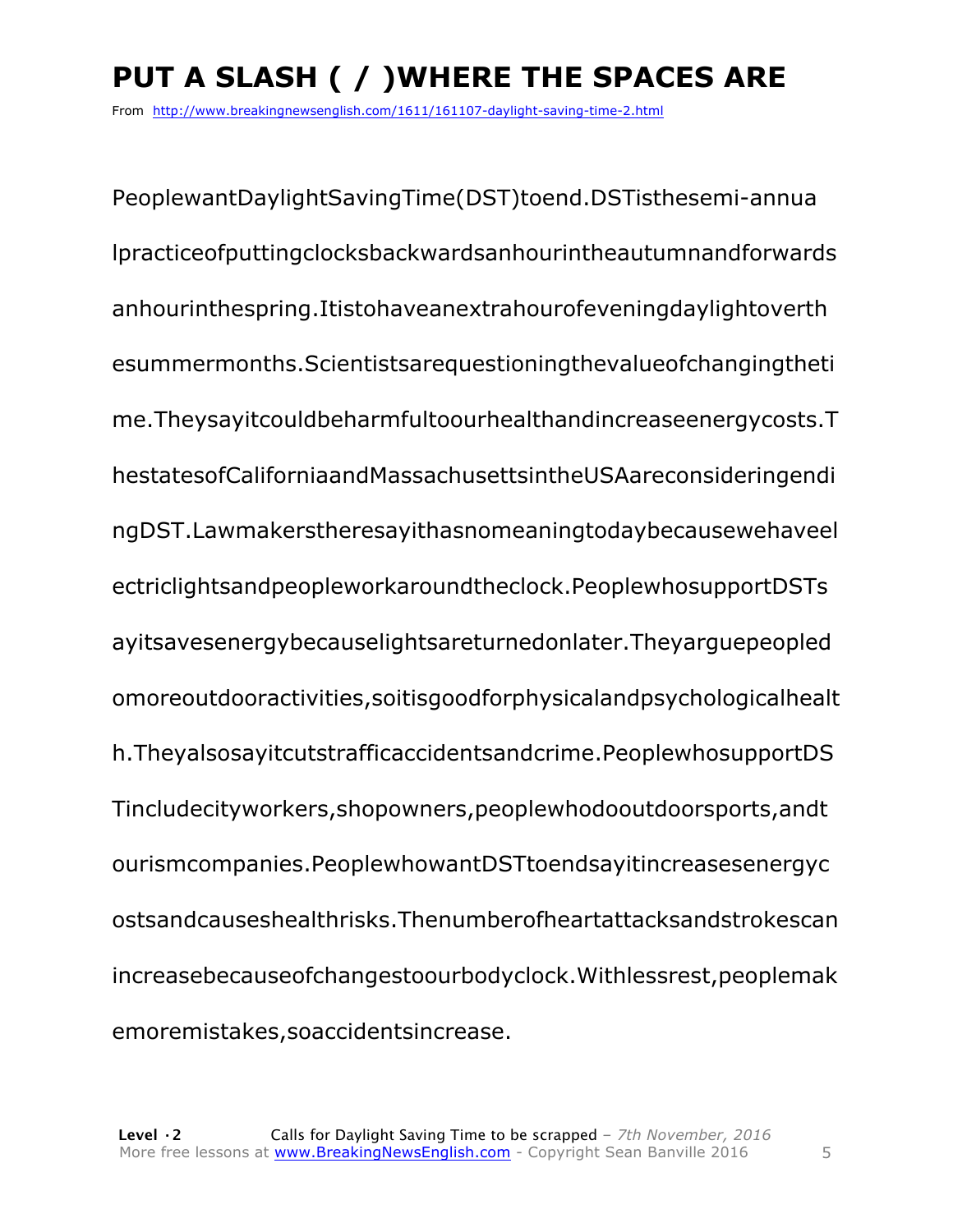### **SAVING TIME SURVEY**

From http://www.breakingnewsenglish.com/1611/161107-daylight-saving-time-4.html

Write five GOOD questions about saving time in the table. Do this in pairs. Each student must write the questions on his / her own paper.

When you have finished, interview other students. Write down their answers.

|      | STUDENT 1 | STUDENT 2 | STUDENT 3 |
|------|-----------|-----------|-----------|
| Q.1. |           |           |           |
| Q.2. |           |           |           |
| Q.3. |           |           |           |
| Q.4. |           |           |           |
| Q.5. |           |           |           |

- Now return to your original partner and share and talk about what you found out. Change partners often.
- Make mini-presentations to other groups on your findings.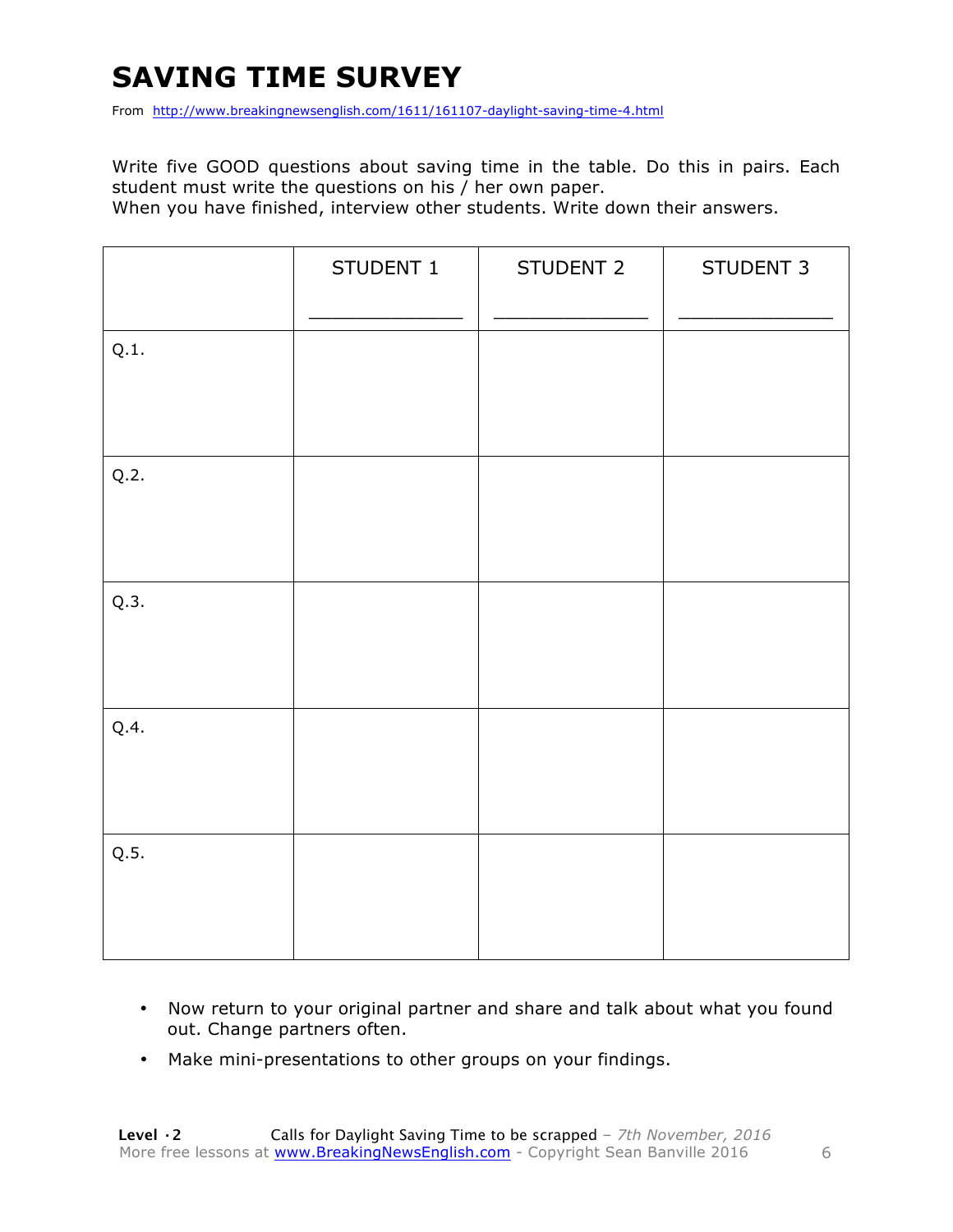### **WRITE QUESTIONS & ASK YOUR PARTNER(S)**

Student A: Do not show these to your speaking partner(s).

| a) |  |  |
|----|--|--|
| b) |  |  |
| c) |  |  |
| d) |  |  |
| e) |  |  |
| f) |  |  |
|    |  |  |

*Calls for Daylight Saving Time to be scrapped – 7th November, 2016* More free lessons at www.BreakingNewsEnglish.com

### **WRITE QUESTIONS & ASK YOUR PARTNER(S)**

-----------------------------------------------------------------------------

Student B: Do not show these to your speaking partner(s).

| a) |  |  |
|----|--|--|
| b) |  |  |
| c) |  |  |
| d) |  |  |
| e) |  |  |
| f) |  |  |
|    |  |  |